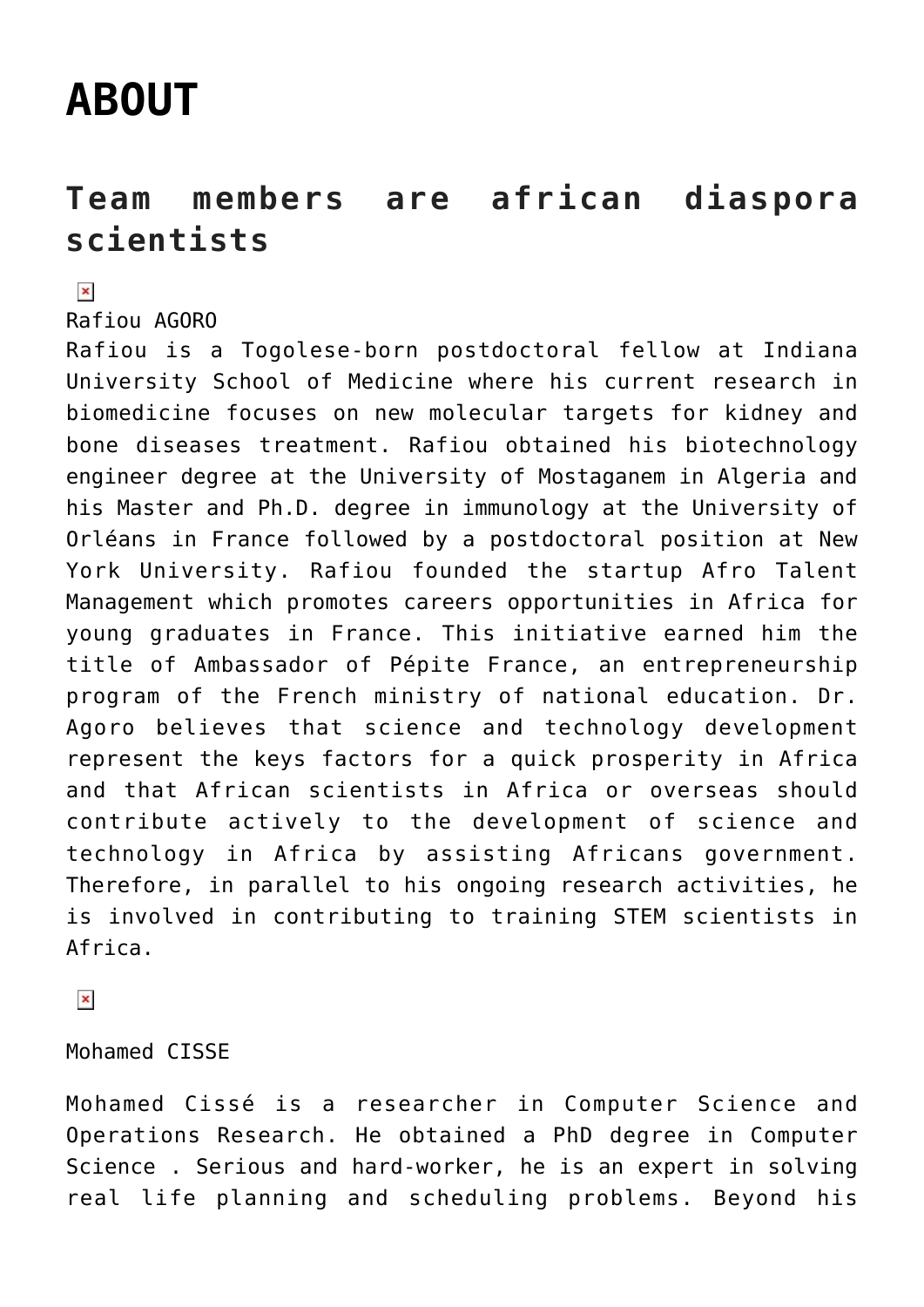research activities, Mohamed already founded a startup that sells a software to plan routes for transportation companies.



Baba-Issa Ouro KOURA

Baba-Issa Ouro Koura is an Engineer in construction materials. He obtained his civil engineering degree at the University of sciences and technology of Oran in Algeria and his Master degree at CY Paris university in France. He also obtained a PhD degree in civil engineering at the Sherbrooke University. Baba-Issa is currently working as a consultant and is an expert in construction projects management and provide solutions for environmental and sustainability issues of civil infrastructures.